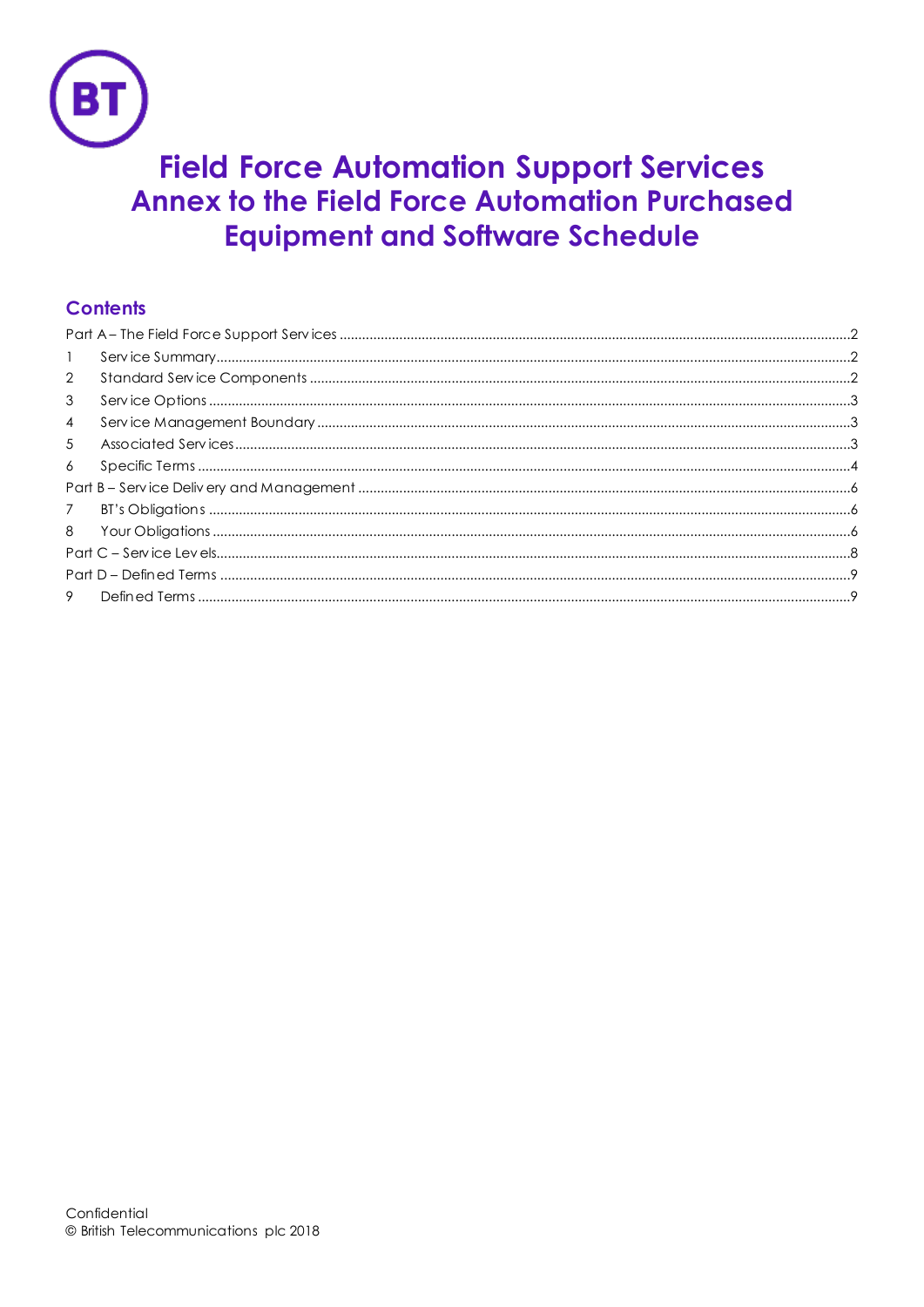

# <span id="page-1-0"></span>**Part A – The Field Force Support Services**

## <span id="page-1-1"></span>**1 Service Summary**

If selected in any applicable Order, BT will prov ide you with maintenance, support and helpdesk serv ices, comprising:

- 1.1 the Standard Serv ice Components; and
- 1.2 any of the Service Options that are set out in any applicable Order,

up to the point of the Serv ice Management Boundary as set out in Paragraph [4](#page-2-1) ("**FFA Support Services**").

## <span id="page-1-2"></span>**2 Standard Service Components**

BT will prov ide you with all the following standard serv ice components ("**Standard Service Components**") in accordance with the details as set out in any applicable Order.

#### 2.1 **Service Desk**

BT will prov ide a first, second and third line serv ice desk unless otherwise set out in any applicable Order (" **Service Desk**"). The Serv ice Desk prov ides the following:

- (a) First line Support;
- (b) Second line Support; and
- (c) Third line Support.

#### 2.2 **Replacement of Purchased Equipment**

The applicable Order will set out which of the following Purchased Equipment replacement options (option 1(a), option 1(b), option 1(c) or option 2) apply to the FFA Support Serv ices:

## 2.2.1 **Option 1: Hot Swap Facility**

- (a) BT will maintain a stock pile of Purchased Equipment. Subject to Paragraph 2.3, if BT agrees that Purchased Equipment is faulty then BT will replace the faulty Purchased Equipment. If BT decides that a replacement is required, the target deliv ery time of the replacement Purchased Equipment is 0900 the next Business Day if reported to the Serv ice Desk on a Business Day before 1500. You will send the faulty Purchased Equipment to BT within 48 hours of receiv ing any replacement Purchased Equipment.
- (b) Where you maintain a stock pile of Purchased Equipment, you will keep the stock pile of spare Purchased Equipment to the lev el set out in any applicable Order. Subject to Paragraph 2.3, if Purchased Equipment is faulty then you will replace it from your stock pile. Stolen or lost Purchased Equipment is at your risk and such Purchased Equipment will be replaced by you. You will purchase all Purchased Equipment in the stock pile from BT in accordance with the FFA Purchased Equipment and Software Schedule, unless otherwise agreed between us.
- (c) Each of us will notify the other of all changes to the quantity of Purchased Equipment within the stock pile at each of our premises on a monthly basis or as otherwise agreed.

## 2.2.2 **Option 2: Self-Managed**

Where you select this option, there is no maintained stock pile of spare Purchased Equipment held on BT's or your premises. If you want to replace faulty Purchased Equipment then you will order new Purchased Equipment from BT.

#### 2.3 **Maintenance of Purchased Equipment:**

- 2.3.1 If the Purchased Equipment is under warranty, as set out in the applicable Order, then:
	- (a) you will call the Serv ice Desk and BT will use reasonable endeav ours to repair the Purchased Equipment remotely; and
	- (b) if BT is unable to repair the Purchased Equipment in accordance with Paragraph 2.3.1(a), upon instruction from the Serv ice Desk, you will send the faulty Purchased Equipment to BT at your cost and to the address set out in any applicable Order. BT will arrange for the Purchased Equipment to be sent to the manufacturer and repaired or replaced.
- 2.3.2 If the Purchased Equipment cannot be fixed or does not qualify under the manufacturer's warranty or is out of warranty, then BT will send the Purchased Equipment back to you for disposal unless you agree to pay for a repair outside of the manufacturer's warranty, if applicable.
- 2.3.3 If the faulty Purchased Equipment is replaced or repaired then BT will either send it back to you for you to add it to your stock pile of spare Purchased Equipment or it will be retained in BT's stock pile.

## 2.4 **Software Maintenance and Support**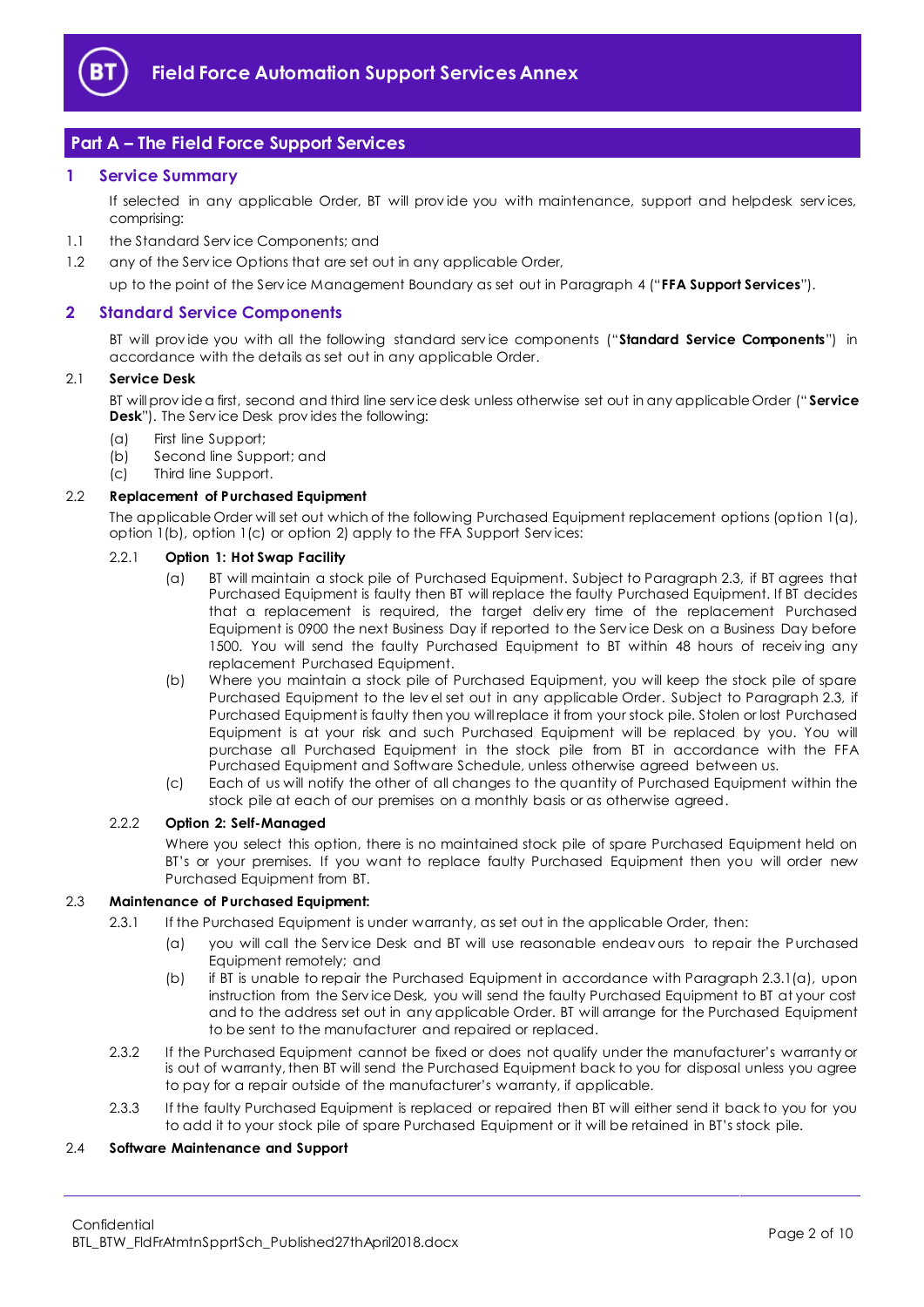

- 2.4.1 BT will provide you with Software updates and release notes as and when made av ailable by the Software manufacturer.
- 2.4.2 Any Fault in the operation of the Software will be responded to based on its priority. The priority will be determined by BT in relation to the impact of the Fault on you. The response times in relation to the priority lev els are as follows:
	- (a) Priority 1 response time of four hours;
	- (b) Priority 2 response time of 12 hours; and
	- (c) Priority 3 response time of 24 hours.
- 2.4.3 BT will treat any response to a Fault in the operation of the Software outside of the warranty period, as set out in the applicable Order, as a change unless the Fault lies with the Core Product. Such Faults to the Core Product will be resolv ed through Software updates as set out in Paragraph 2.4.1.

## 2.5 **Asset Management Database**

- 2.5.1 BT will maintain an inv entory of the Purchased Equipment and Software that are managed by BT under the terms of this Annex ("**Asset Management Database**").
- 2.5.2 You are responsible for prov iding contact information for the User of each Purchased Equipment to BT and keeping such information up to date.

## 2.6 **Service Reports and Service Reviews**

- 2.6.1 BT will produce a Serv ice report on a quarterly basis, or as set out in any applicable Order, and sent electronically to your Customer Contact.
- 2.6.2 BT's representativ es may as reasonably requested join or set up conference calls with you to rev iew performance of the FFA Support Serv ices, prev ious Serv ice Reports and any potential areas for serv ice improv ements.

## <span id="page-2-0"></span>**3 Service Options**

BT will prov ide you with any of the following options ("**Service Options**") as set out in any applicable Order and in accordance with the details as set out in that Order:

## 3.1 **Management of Peripheral Equipment**

BT will support your peripheral equipment including printers and charging cradles for their warranty period as agreed and set out in the applicable Order. BT will log the equipment, serial numbers and any other appropriate information onto the Asset Management Database.

## 3.2 **Third Party Supplier Management**

BT will, if set out in any applicable Order and subject to Paragraph 3.4, manage the following aspects of your third party supplier relationships where those relationships impact on the FFA Support Serv ices:

- 3.2.1 the reporting, tracking and monitoring of faults w here your reported faults are found to be on the network or serv ice supplied by the third party; and
- 3.2.2 monitoring and reporting of any third party supplier performance against any agreed performance measures set out in the third party supplier agreement.
- 3.3 BT will attend quarterly v irtual serv ice rev iew calls with you and your supplier(s) where BT has agreed to manage those suppliers.
- 3.4 If BT agrees to manage any of your third party supplier(s), you will send a letter of authority to the applicable supplier(s), copied to BT, to enable BT to manage such third party supplier(s). BT will only perform the obligations set out in Paragraph 3.2 and BT will not assume any liability under your agreement with the relev ant supplier(s).

## <span id="page-2-1"></span>**4 Service Management Boundary**

- 4.1 BT will prov ide and manage the FFA Support Serv ices in accordance with Parts B and C of this Annex and as set out in any applicable Order. This will also include the support of Software or MDM if prov ided by BT or you as set out in any applicable Order and will not include the responsibility for or management of the mobile or fixed network that any Purchased Equipment connects to ("**Service Management Boundary**"). The applicable Order will set out the Serv ice Management Boundary in respect of any Software or MDM.
- 4.2 BT will have no responsibility for the FFA Support Services outside the Service Management Boundary.
- 4.3 You will procure and manage the SIM cards and mobile or fixed connection to the Purchased Equipment.
- 4.4 BT will hav e no responsibility for any Purchased Equipment not working due to the failure of a SIM card or the mobile or fixed network operator's serv ices.

## <span id="page-2-2"></span>**5 Associated Services**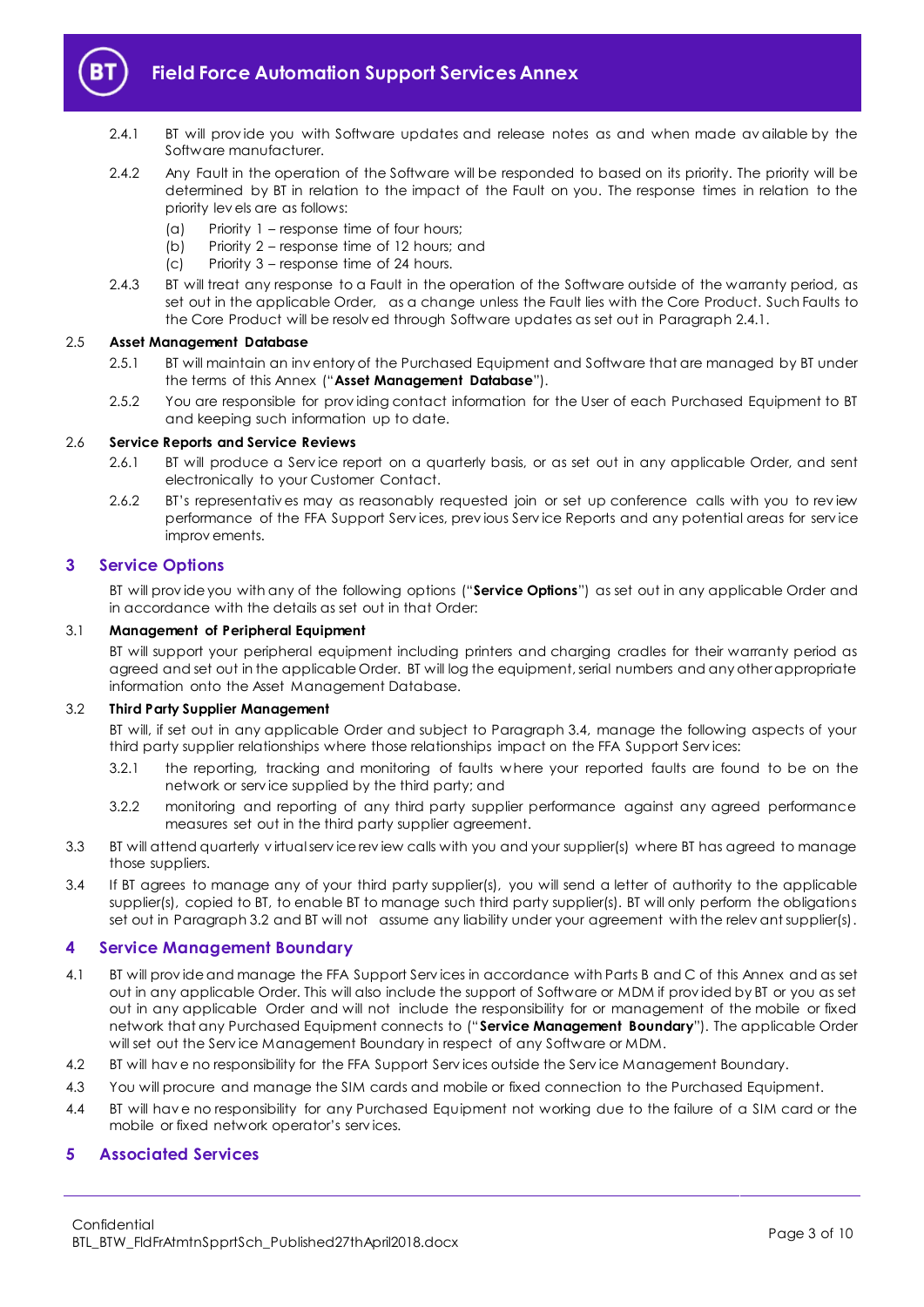

- 5.1 You will hav e the following serv ices in place that will connect to the FFA Support Serv ices and are necessary for the FFA Support Services to function and will ensure that these services meet the minimum technical requirements that BT specifies;
	- 5.1.1 an interface to your env ironment if required, paid for by you, and information from the interface. BT will not be liable for the Field Force Support Services not operating correctly if this information is not prov ided. BT may prov ide integration if requested and set out in any applicable Order otherwise this is your obligation. BT will specify what data and in what format it requires,

## (each an "**Enabling Service**").

5.2 If you are required by Applicable Law to purchase the FFA Support Serv icesfrom a third party supplier, BT may, if you agree to it, manage the FFA Support Serv ices as your agent. You will prov ide BT with a letter of agency to enable BT to manage the third party.

## <span id="page-3-0"></span>**6 Specific Terms**

#### 6.1 **Minimum Period of Service and Renewal Period**

- 6.1.1 Each FFA Support Serv ices will hav e its own Minimum Period of Serv ice as set out in any applicable Order. That Order will also confirm the Serv ice Start Date.
- 6.1.2 You may request an extension to the FFA Support Serv ices for a Renewal Period by Notice in writing to BT at least 90 days before the end of the Minimum Period of Serv ice or Renewal Period (" **Notice of Renewal**").
- 6.1.3 If you issue a Notice of Renewal in accordance with Paragraph 6.1.2, BT will extend the FFA Support Serv ices for the Renewal Period and:
	- (a) BT will continue to prov ide the FFA Support Serv ices;
	- (b) the Charges applicable during the Minimum Period of Service will cease to apply and BT will inv oice you the Charges set out in the applicable Order from expiry of the Minimum Period of Serv ice; and
	- (c) both of us will continue to perform each of our obligations in accordance with the Contract.
- 6.1.4 If you do not issue a Notice of Renewal in accordance with Paragraph 6.1.2, BT will cease deliv ering the FFA Support Services at the time of 23:59 on the last day of the Minimum Period of Service or subsequent Renewal Period.

#### 6.2 **Termination for Convenience**

You may not terminate the FFA Support Serv ices for conv enience during the Minimum Period of Serv ice.

#### 6.3 **IP Addresses, Domain Names and Telephone Numbers**

- 6.3.1 Except for IP Addresses expressly registered in your name, all IP Addresses and Domain Names made av ailable with the FFA Support Serv ices will at all times remain BT's property or the property of BT's suppliers and are non-transferable.
- 6.3.2 All of your rights to use IP Addresses or Domain Names will cease on termination or expiration of the FFA Support Serv ices.
- 6.3.3 BT cannot ensure that any requested Domain Name is av ailable from or approv ed for use by the applicable Regional Internet Registry and BT has no liability for any failure in the Domain Name registration, transfer or renewal process.
- 6.3.4 You warrant that you are the owner of, or are authorised by the owner of, the trade mark or name that you wish to use as a Domain Name.
- 6.3.5 You will pay all fees associated with registration and maintenance of your Domain Name, and will reimburse BT for any and all fees that BT pays to the applicable Regional Internet Registry, and thereafter be responsible for paying such fees directly to the applicable Regional Internet Registry.
- 6.3.6 You will not own any telephone number related to the FFA Support Serv ices and, apart from your right to number portability where you change communications prov ider, all your rights to use telephone numbers will cease on termination or expiration of the FFA Support Serv ices.

#### 6.4 **Provider Independent Resources**

If you require Prov ider Independent Resources (PIR) with the FFA Support Serv ices, you will request such PIR from BT and:

- (a) you will respond to any information requests from BT in order for BT to keep registration records up-to-date;
- (b) you will ensure that up-to-date registration data is prov ided to BT and you agree that some or all of this registration data is published in the applicable Regional Internet Registry's database;
- (c) you will not assign any of the PIR to a third party;
- (d) you will pay any registration fees to BT that apply for the PIR;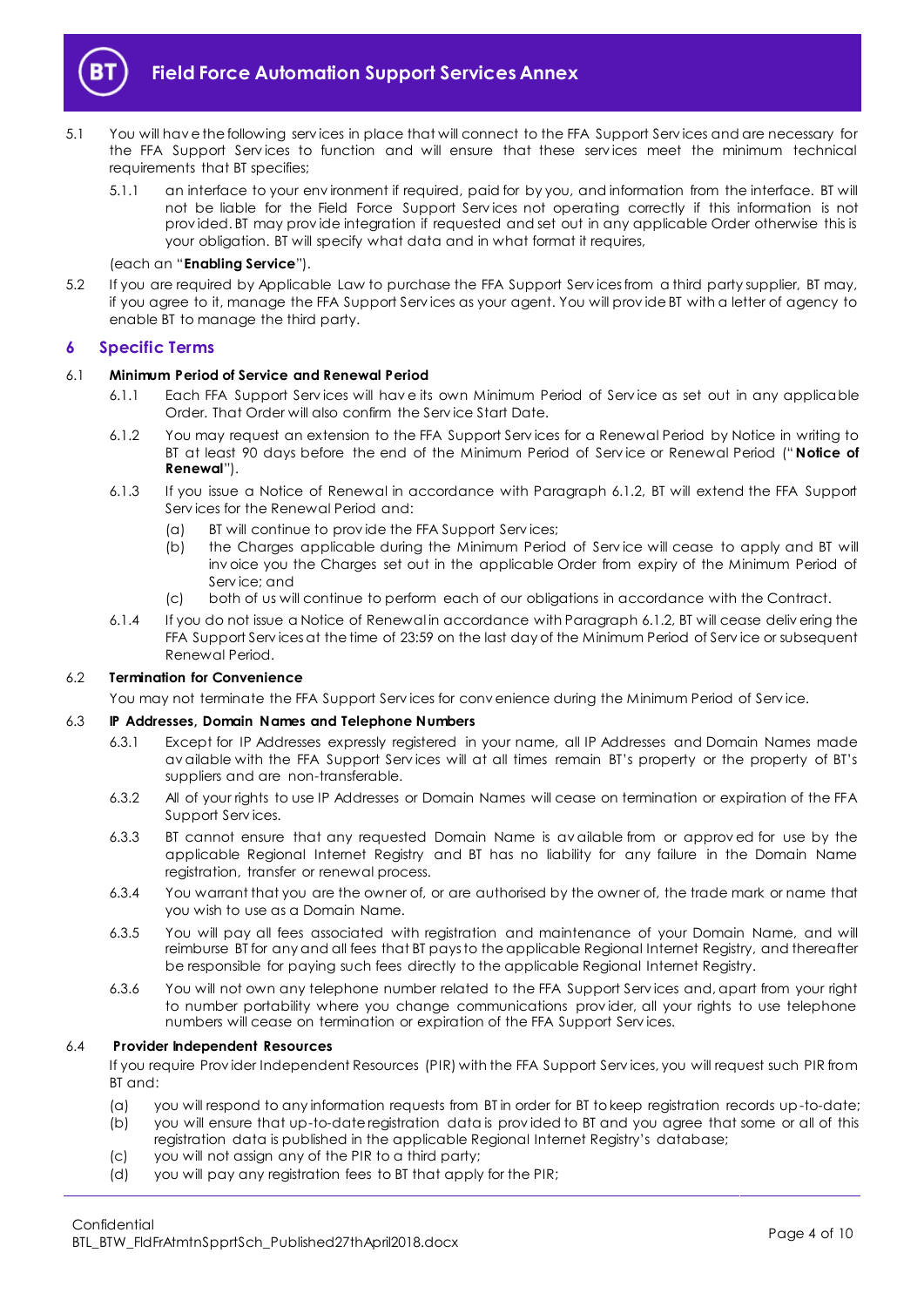

- (e) if you cannot be contacted or you do not pay any applicable registration fees to BT, the PIR will return by default to the applicable Regional Internet Registry;
- (f) your use of PIR is subject to the applicable Regional Internet Registry's policies; and
- (g) if you do not follow any of the relev ant Regional Internet Registry's policies the PIR will return to the applicable Regional Internet Registry and BT may terminate the Contract in accordance with Clause 18 of the General Terms.

## 6.5 **Invoicing**

- 6.5.1 Unless set out otherwise in any applicable Order, BT will inv oice you for the following Charges in the amounts set out in any applicable Order:
	- (a) Installation Charges, on the Serv ice Start Date, or where the installation period is estimated to be than one month, monthly in arrears starting from when you place an Order until the Serv ice Start Date:
	- (b) Recurring Charges, except Usage Charges, monthly in adv ance on the first day of the relev ant month, unless agreed otherwise and set out in the applicable Order, and for any period where the FFA Support Services is provided for less than one month, the Recurring Charges will be calculated on a daily basis;
	- (c) Usage Charges, monthly in arrears on the first day of the relev ant month calculated at the then current rates;
	- (d) Professional Serv ices Charges at agreed milestones as set out in any applicable Order; and
	- (e) De-installation Charges within 60 days of de-installation of the FFA Support Serv ices.
- 6.5.2 BT may inv oice you for any of the following Charges in addition to those set out in any applicable Order:
	- (a) Charges for commissioning the FFA Support Serv icesas set out in Paragraph 7.1 outside of Business Hours; and
		- (b) Charges for expediting prov ision of the FFA Support Serv icesat your request after you hav e been informed of the Customer Committed Date.

## 6.6 **Charges at the End of the Contract**

If the Contract expires you will pay BT:

- (a) all outstanding Charges for FFA Support Serv ices rendered;
- (b) De-Installation Charges; and
- (c) any other Charges set out in any applicable Order.

## 6.7 **Use of Data**

The Purchased Equipment and connectiv ity to a mobile or fixed network enables the transfer of data. The use of any data that may or may not be transferred is your responsibility.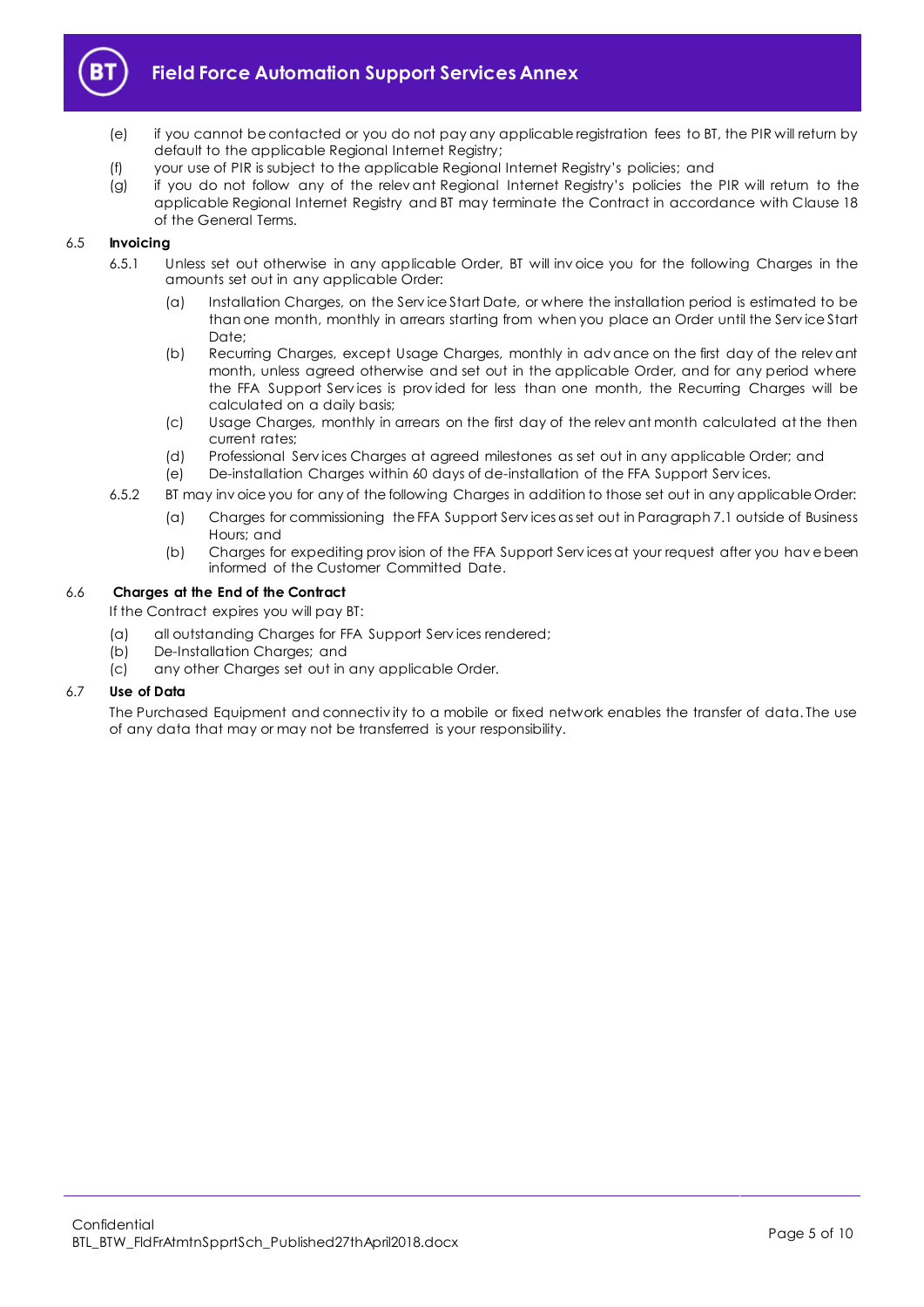

# <span id="page-5-0"></span>**Part B – Service Delivery and Management**

## <span id="page-5-1"></span>**7 BT's Obligations**

## 7.1 **Commissioning of the Service**

- Before the Serv ice Start Date, BT will:
- 7.1.1 configure the FFA Support Services;
- 7.1.2 conduct a series of standard tests on the FFA Support Services to ensure that it is configured correctly;
- 7.1.3 if applicable and set out in the applicable Order, connect the FFA Support Serv ices to each Enabling Serv ice; and
- 7.1.4 on the date that BT has completed the activ ities in this Paragraph 7.1 either confirm to you the Serv ice Start Date or confirm to you that the FFA Support Services is available for performance of any Acceptance Tests as set out in Paragraph 8.2.

## 7.2 **During Operation**

On and from the Serv ice Start Date, BT:

- 7.2.1 will manage the FFA Support Serv ices in accordance with the details set out in any applicable Order;
- 7.2.2 will not be obliged to prov ide the FFA Support Serv ices and is reliev ed from any direct or indirect obligation in so far as BT is prohibited from completing such task due to your action or inaction, including you maintaining a sufficient stock pile of Purchased Equipment or ordering in good time replacement Purchased Equipment if no stock pile is maintained; and
- 7.2.3 may carry out Planned Maintenance from time to time and will use reasonable endeav ours to inform you at least fiv e Business Days before any Planned Maintenance on the BT Equipment, Software or MDM, howev er, BT may inform you with less notice than normal where Maintenance is required in an emergency.

## 7.3 **The End of the Service**

On expiry or termination of the FFA Support Serv ices by either of us, BT will:

- 7.3.1 prov ide you with a copy of the Asset Management Database in a format of BT's choosing;
- 7.3.2 if a stock pile of Purchased Equipment is kept by BT and these hav e been paid for in full by you, deliv er such Purchased Equipment to you at your cost;
- 7.3.3 return or destroy, at your option, upon reasonable written Notice from you all Customer Personal Data held on BT's systems; and
- 7.3.4 disconnect and remov e any BT Equipment located at any Site(s).

## <span id="page-5-2"></span>**8 Your Obligations**

## 8.1 **Service Delivery**

Before the Serv ice Start Date and, where applicable, throughout the prov ision of the FFA Support Serv ices, you will:

- 8.1.1 complete any preparation activities that BT may request to enable you to receive the FFA Support Serv ices promptly and in accordance with any reasonable timescales;
- 8.1.2 giv e BT access to and configuration details of as many APNs from your mobile network prov ider as BT requires; and
- 8.1.3 ensure that Users are responsible for any indiv idual personalisation or any data or content backup.

## 8.2 **Acceptance Tests**

- 8.2.1 You will carry out the Acceptance Tests for the FFA Support Services within five Business Days after receiv ing Notice from BT in accordance with Paragraph 7.1.4 ("**Acceptance Test Period**").
- 8.2.2 The FFA Support Services is accepted by you if you confirm acceptance in writing during the Acceptance Test Period or is treated as being accepted by you if you do not prov ide BT with Notice to the contrary by the end of the Acceptance Test Period.
- 8.2.3 Subject to Paragraph 8.2.4, the Serv ice Start Date will be the earlier of the following:
	- (a) the date that you confirm acceptance of the FFA Support Serv ices in writing in accordance with Paragraph 8.2.2; or
	- (b) the date of the first day following the Acceptance Test Period.
- 8.2.4 If, during the Acceptance Test Period, you prov ide BT Notice that the Acceptance Tests hav e not been passed, BT will remedy the non-conformance without undue delay and prov ide you Notice that BT has remedied the non-conformance and inform you of the Serv ice Start Date.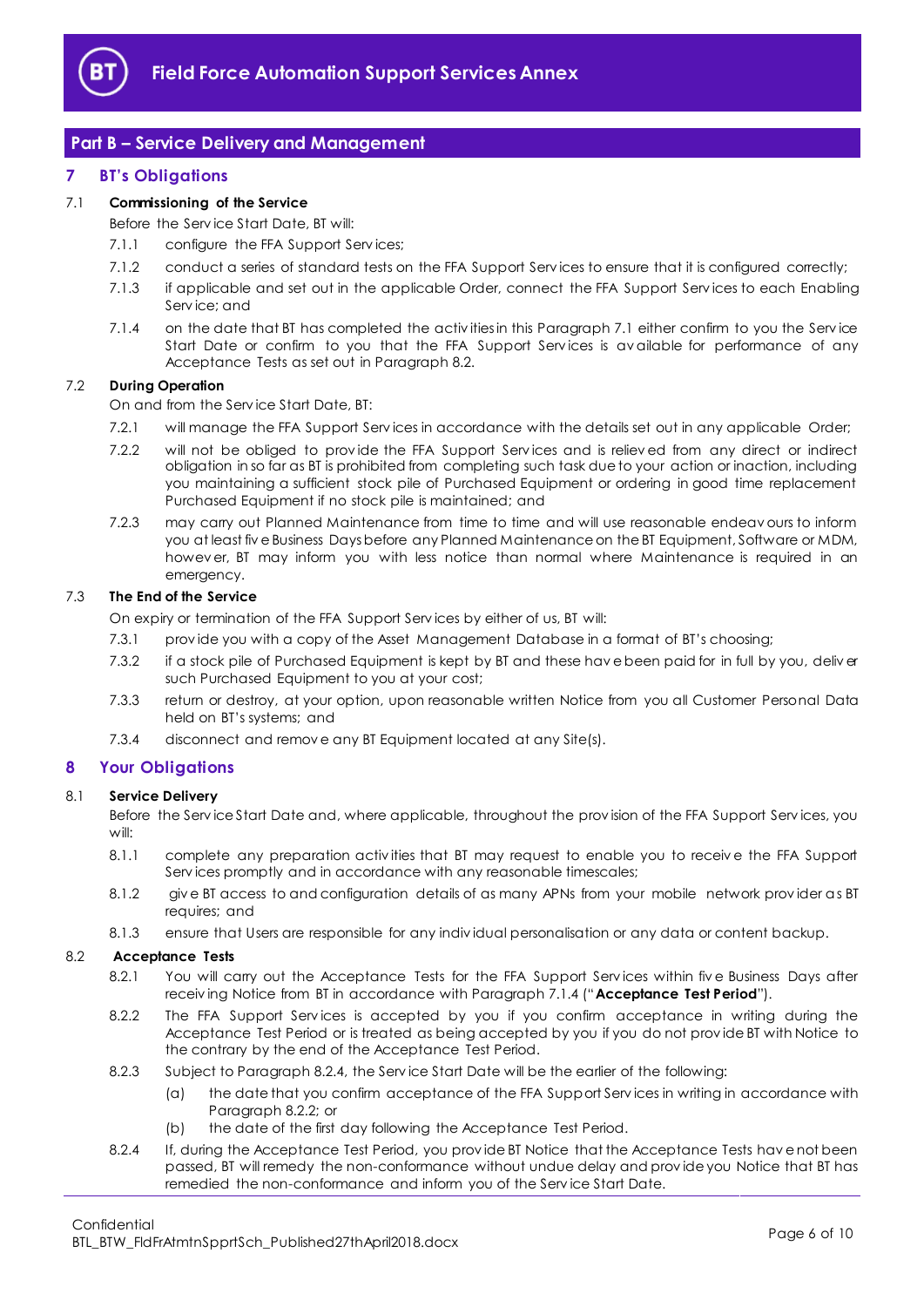

## 8.3 **During Operation**

On and from the Serv ice Start Date, you will:

- 8.3.1 distribute, manage and maintain access profiles, passwords and other systems administration information relating to the control of Users' access to the FFA Support Serv ices;
- 8.3.2 maintain a written list of current Users and provide such list to BT within five Business Days after BT's written request at any time;
- 8.3.3 ensure the security and proper use of all v alid User access profiles, passwords and other systems administration information used in connection with the FFA Support Serv ices and:
	- (a) immediately terminate access for any person who is no longer a User;
	- (b) inform BT immediately if a User's ID or password has, or is likely to, become known to an unauthorized person, or is being or may be used in an unauthorised way;
	- (c) take all reasonable steps to prev ent unauthorised access to the FFA Support Serv ices;
	- (d) satisfy BT's security checks if a password is lost or forgotten; and
	- (e) change any or all passwords or other systems administration information used in connection with the FFA Support Serv ices if BT requests you to do so to ensure the security or integrity of the FFA Support Serv ices;
- 8.3.4 maintain warranties for Purchased Equipment, used or which form part of any stock pile; and
- 8.3.5 co-operate in diagnosing faults by performing any diagnostic and test routines requested by BT or included in the manufacturers' instructions, and allowing BT to carry out remote diagnostic tests, where appropriate.

## 8.3.6 **Stock Management**

- (a) As set out in Paragraph 2.2, replacement Purchased Equipment purchased by you for use under this Annex is managed by BT, or you, as set out in any applicable Order, for prov iding replacement items for faulty Purchased Equipment reported and to replace lost or stolen equipment.
- (b) Where BT manage the stock pile and this buffer stock falls below a minimum agreed lev el, BT will notify you for the appropriate remedial action to be taken. Stock management is included in the monthly Serv ice Report.
- (c) Failure by you to replenish the buffer stock when requested by BT may result in delays in the dispatch of replacement items for faulty Purchased Equipment.

#### 8.3.7 **Other**

#### You agree to:

- (a) the ongoing use of MDM remote client and updates or replacement to it on all Purchased Equipment. You will not delete such software off the Purchased Equipment; and
- (b) prov ide all information reasonably required by BT to enable the creation of the Asset Management Database. This will include employee or User names and may include staff identification numbers, SIM card numbers and manager name. Full requirements are as agreed with BT and may be set out in any applicable Order.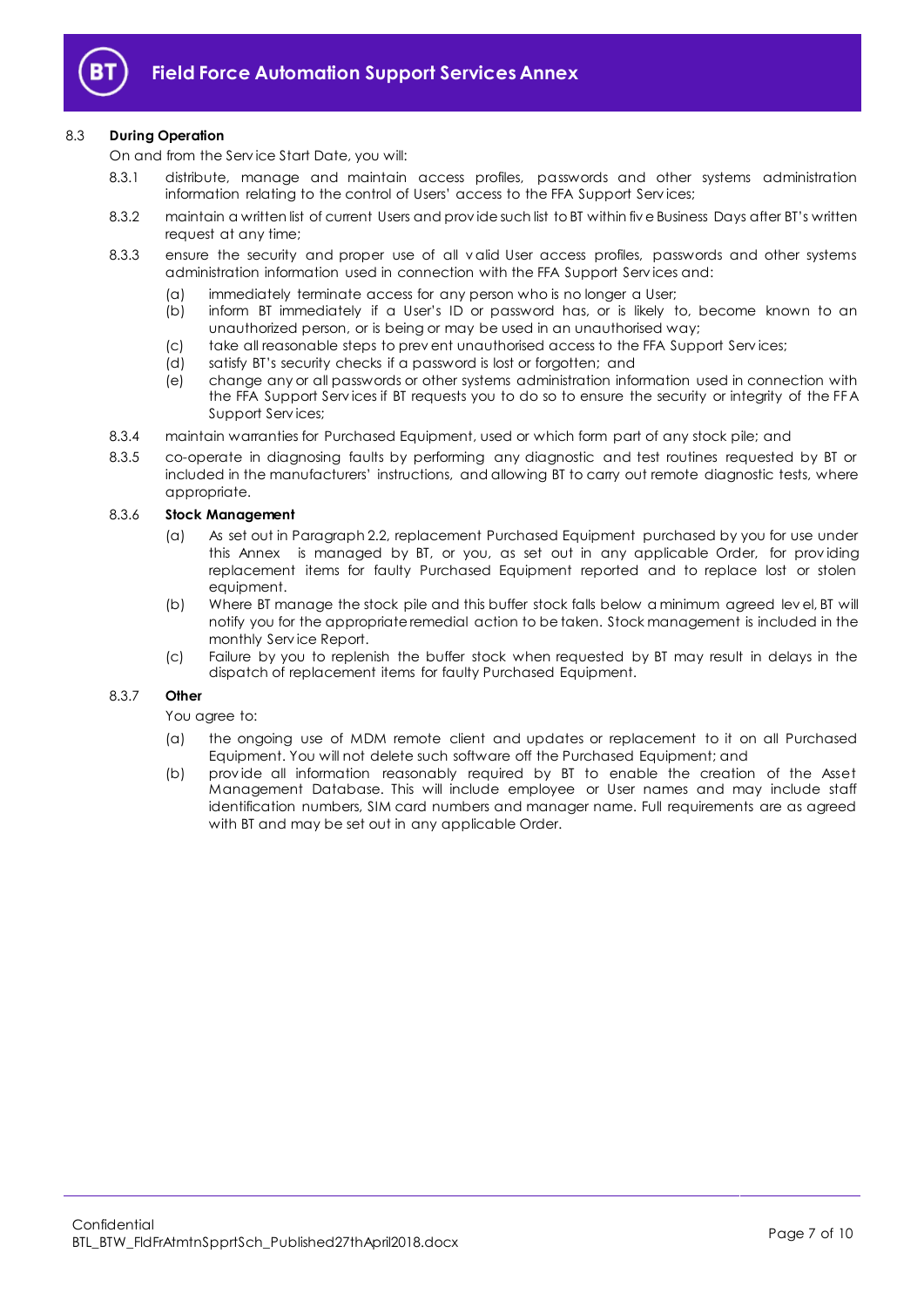

# <span id="page-7-0"></span>**Part C – Service Levels**

The FFA Support Serv ices has no Serv ice Lev els. Any performance targets are prov ided for information only. Any and all deliv ery dates prov ided by BT are estimates and BT will not be liable for these not being met.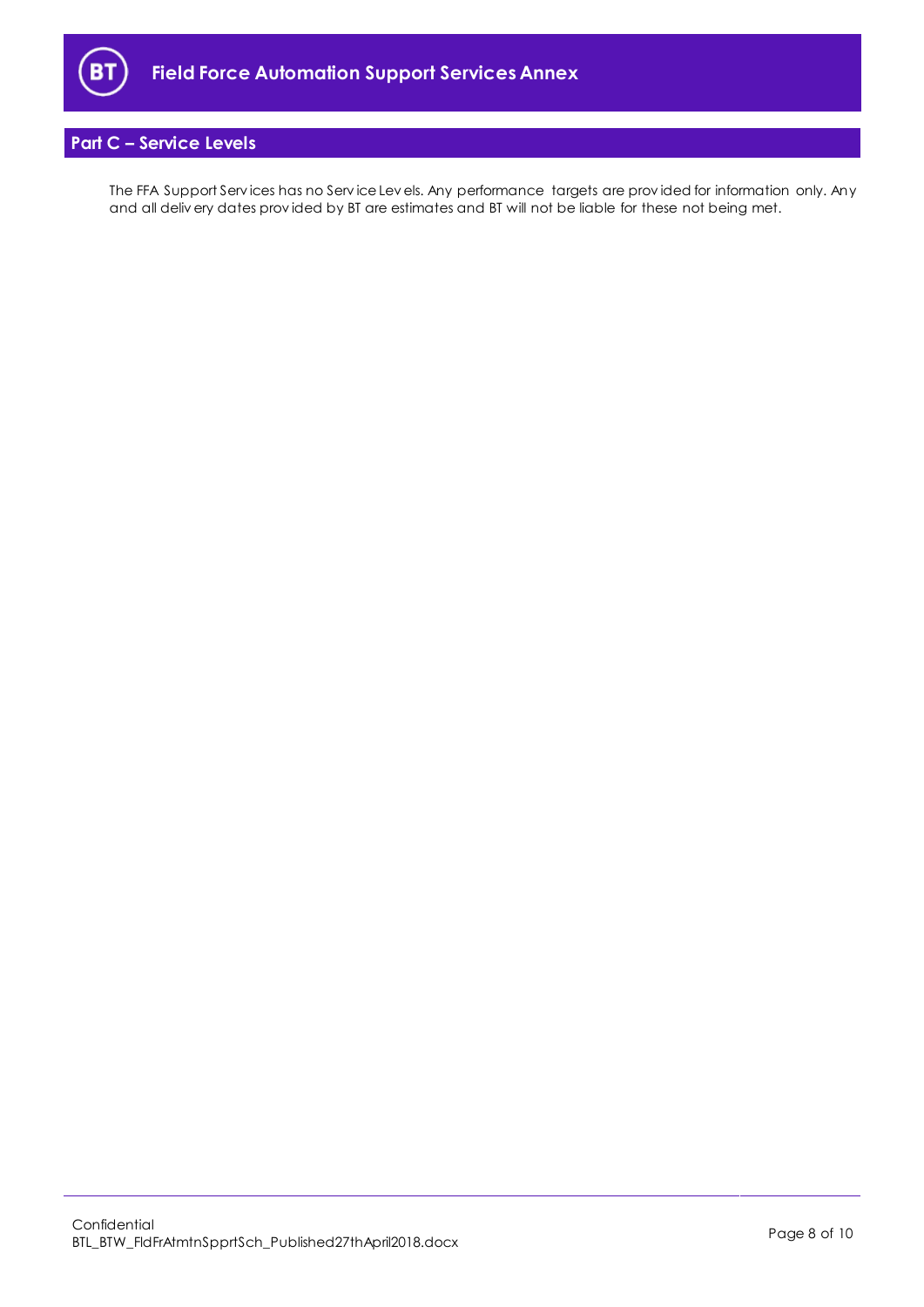

# <span id="page-8-0"></span>**Part D – Defined Terms**

## <span id="page-8-1"></span>**9 Defined Terms**

In addition to the defined terms in the General Terms, the following defined terms apply in this Annex (and in the case of conflict between these defined terms and the defined terms in the General Terms, these defined terms will take precedence for the purposes of this Annex ):

"**Acceptance Test Period**" has the meaning giv en in Paragraph 8.2.

"**APN**" means access point name which is the name of a gateway between a mobile network and a fixed network.

"**Asset Management Database**" has the meaning giv en in Paragraph 2.5.1.

"**BT Network**" means the communications network owned or leased by BT and used to prov ide the FFA Support Serv ices.

"**Core Product**" means the base against which all configuration is then performed. The Core Product is maintained by BT or BT's supplier. The configuration of the Core Product enables the Software to meet your requirements as set out in the applicable Order. The Software manufacturer will regularly update the Core Product to introduce new capability and BT will prov ide any updates in accordance with Paragraph 2.4.1.

"**De-installation Charges**" means the charges payable by you on de-installation of the FFA Support Serv ices that are equal to the then current rates for Installation Charges on the date of de-installation.

"**Enabling Service**" has the meaning giv en in Paragraph 5.

"**Fault**" means in relation to Software when the Software does not conform or operate to the agreed specification as determined by BT. A Fault would not include any design or functional changes that are raised by you and that may or may not hav e been included in the agreed specification. Any such changes would need to be agreed between us.

"**FFA Support Service**s" has the meaning giv en in Paragraph 1.

"**First Line Support**" means the prov ision by BT of initial call handling of Incident reports from you or your representativ e; prov ision of high lev el diagnostics and resolution of Incident reports; and forwarding of the Incident report to BT's Second Line Support or your suppliers for Incidents outside of the Serv ice Managemen t Boundary.

"**Incident"** means a problem that you are experiencing with the FFA Support Serv ices.

"**Installation Charges**" means those Charges set out in any applicable Order in relation to installation of the FFA Support Serv ices or any Purchased Equipment, Customer Equipment or BT Equipment as applicable.

"**Provider Independent Resources**" or "**PIR**" means resources assigned to Users that include autonomous system numbers, prov ider independent IPv 4 addresses, any cast assignments, prov ider independent IXP IPv 6 addresses and all future prov ider independent resources.

"**Planned Maintenance**" means any work planned in adv ance to be carried out by, or on BT's behalf including:

- (a) to maintain, repair or improv e the performance of BT Network or any FFA Support Serv ices; or
- (b) to make any change to a FFA Support Serv ices that does not hav e a material adv erse effect on the performance or prov ision of the FFA Support Serv icesincluding: the introduction or withdrawal of any FFA Support Serv ices features; or the replacement of any FFA Support Serv ices with an equiv alent FFA Support Serv ices.

"**Professional Services**" means those serv ices prov ided by BT which are labour related serv ices.

"**Recurring Charges**" means the Charges for the FFA Support Serv ices or applicable part of the FFA Support Serv ices that are inv oiced repeatedly in ev ery period (e.g. ev ery month), as set out in any applicable Order.

"**Regional Internet Registry**" means an organization that manages the allocation and registration of Internet number resources within a particular region of the world. Internet number resources include IP Addresses and autonomous system (AS) numbers.

"**Renewal Period**" means for each FFA Support Serv ices prov ided, the initial 12 month period following the Minimum Period of Serv ice, and each subsequent 12 month period.

"**Second Line Support**" means the prov ision by BT of further detailed diagnostics; management of Purchased Equipment swap out , if set out in the applicable Order; and liaison with Third Line Support for Purchased Equipment or Software repair as required.

"**Service Management Boundary**" has the meaning giv en in Paragraph 4.1.

"**Service Options**" has the meaning giv en in Paragraph 3.

"**Service Reports**" means the report that BT prov ides to you about the Field Force Automation Support Serv ices the format and structure of which will be agreed between the both of us.

"**SIM**" means a microchip in a mobile phone or other mobile dev ice that connects it to a particular phone network. SIM is an abbrev iation for 'Subscriber Identity Module'.

"**Standard Service Components**" has the meaning giv en in Paragraph 2.

"**Third Line Support**" means the prov ision of Purchased Equipment or Software repair.